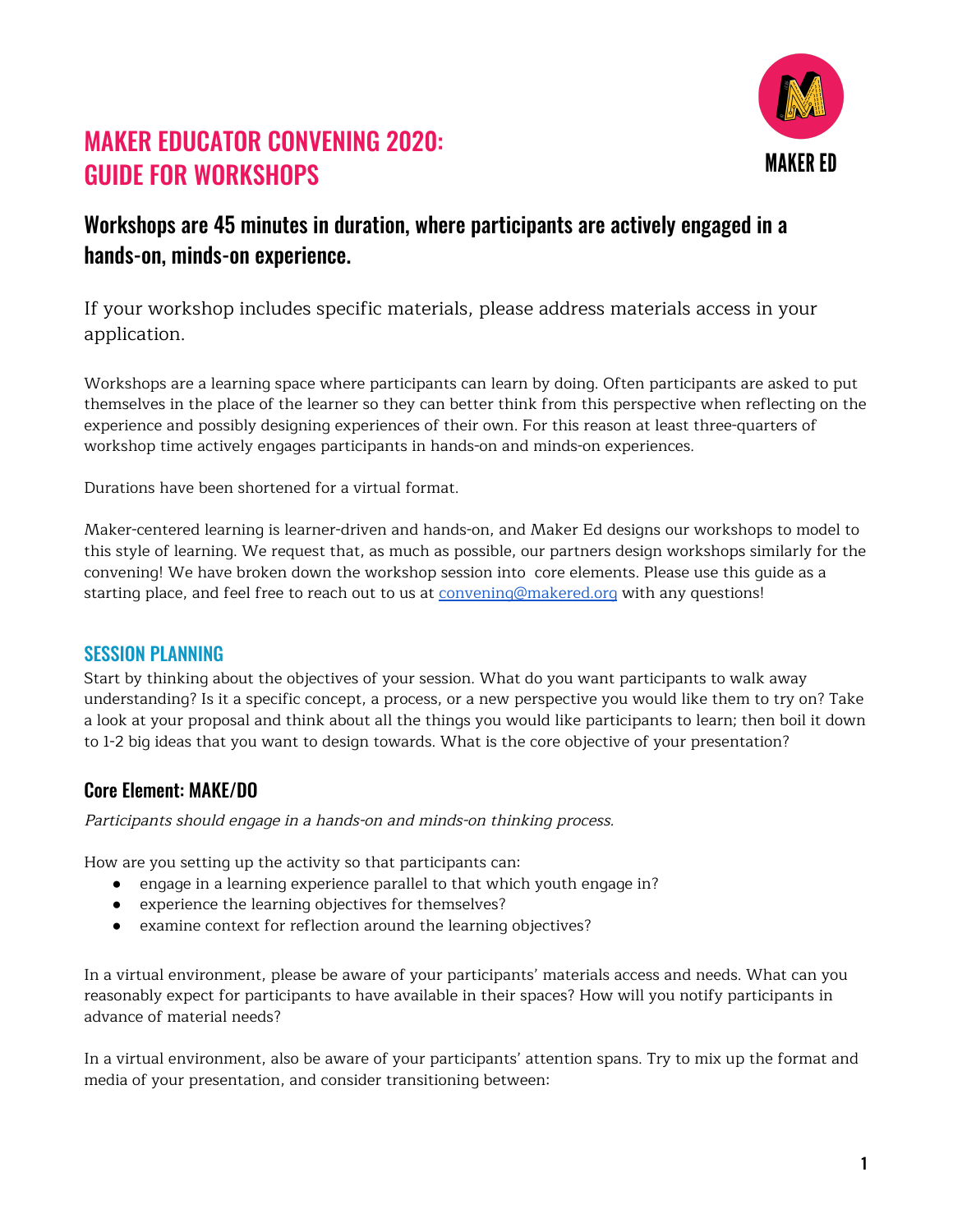- Different camera views, where participants may be able to see -- via a document camera or other method -- your hands engaged with materials, your physical space, or other props.
- Opportunities for participant engagement, whether reflection, hands-on engagement, Q&A, sharing on a different platform or in a chat window, or others. See below for more elements.
- "Talking head," where participants are seeing your face and watching you speak.
- Multiple presenters, where participants see multiple faces and listen/watch a more conversational or shared presentation, instead of one person speaking for an extended duration.
- Screen-share, where participants can see your screen. The screen could show a slideshow or slides, a demo, a webpage, photos or video, etc.

#### Core Element: REFLECT

Participants understand, articulate, and make meaning out of their experience.

How are you setting up the activity so participants can reflect on the learning objectives?

- What will participants reflect on? Will the reflection focus on pure introspection, sharing their learning and/or applying their learning to their own context?
- How will you structure participants' reflection? Will you ask a 1-2 questions, use a thinking routine, or leave space for open reflection?
- Will you give them time to reflect individually, in small groups, in the whole group?
- How will you make their reflections visible to the group?
- Will you display questions or create a handout?

#### Core Element: INTRO & CLOSING

Participants feel welcome, understand what to expect from the session, and have an opportunity to synthesize the experience at the end.

- Intro How will you welcome and orient participants? What information do you need to share at the beginning? What information can wait until after participants have experienced parts of the session?
- Closing How will you support participants to synthesize learning and come back to the learning objectives?

### OPTIONAL ELEMENTS + OTHER DESIGN CONSIDERATIONS

These components can happen as part of the make/do and reflect components or independently, but may not be included due to limited time.

- Document Participants record their process and make it visible.
- Share Participants share with each other and/or facilitator shares experience with group to inspire others and connect with people and ideas.
- Apply Participants discover the relevance of their experience to their own practice and/or envision what making can look like in their own learning environments.

These are other considerations and resources for you as you prepare for your session at the convening.